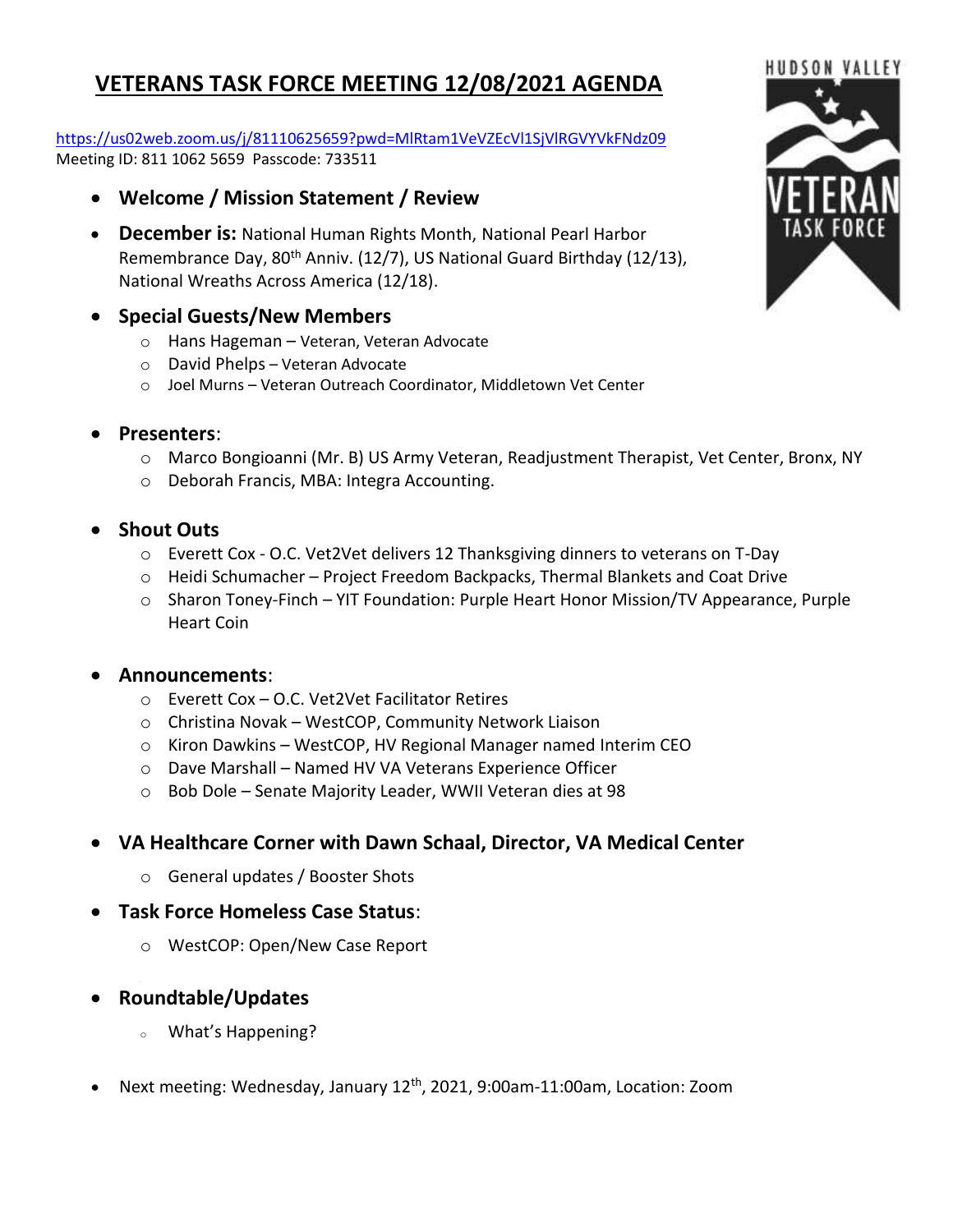## **Announcements/Calendar**

- $\circ$  Dec. 1<sup>st</sup>: Civil Air Patrol (USAF Auxiliary) Birthday
- $\circ$  Dec. 5<sup>th</sup>: National Purple Heart Hall of Honor will commemorate the 80th anniversary of the Attack on Pearl Harbor
- Dec. 6<sup>th</sup> 22<sup>nd</sup>: Sullivan Vet2Vet Christmas Tree giveaway
- $\circ$  Dec. 7<sup>th</sup>: Coffee with Vets, RSVP at https://lnkd.in/giZSjFr2
- $\circ$  Dec. 7<sup>th</sup>: National Pearl Harbor Remembrance Day
- $\circ$  Dec. 7<sup>th</sup>: SAL Squadron 1796, New Windsor- Will hold their annual Pearl Harbor Day at the Newburgh Waterfront-beginning at 11:00am. Meet by parking lot of Blu-Point around 10:00am.
- $\circ$  Dec. 8<sup>th</sup>: Rumshock Veteran Foundation will be hosting a fundraising event at the Newburgh Armory Unity Center with special guest, Veteran and Medal of Honor Recipient, Kyle Carpenter.
- $\circ$  Dec. 9<sup>th</sup>: Saugerties Veterans Resource Fair at 10 AM 12 PM located at the Saugerties Senior Citizen Center hosted by Senator Michelle Hinchey
- $\circ$  Dec. 10<sup>th</sup>: The Rockland County Pfc Joseph P Dwyer Veteran Peer Support Program- Veteran's Game Day Holiday Social Luncheon
- $\circ$  Dec. 10<sup>th</sup> 17<sup>th</sup>: YIT Foundation Winter Coat, Gloves, Scarves Drive, Monticello, NY, 9AM-5PM
- $\circ$  Dec. 10<sup>th</sup>: "Resilient Transition" Book Launch, Meet the Author, Sa'eed Mustafa, Highland Falls Library, 3pm-5pm
- $\circ$  Dec. 11<sup>th</sup>: , 2021- Vet2Vet of Westchester NY- Christmas Dinner- [Click to Register](https://docs.google.com/forms/d/e/1FAIpQLSe5pcCUHfv6dy5S5tC0TFF62Srjp2ewEipMNTcBPDQDVpL85g/viewform)
- o Dec. 12<sup>th</sup>: Holiday For Heroes: 2pm: Marist Men's Basketball vs. Navy (Free) at Marist College, 4pm: Holiday for our Heroes celebration at Mahoney's Irish Pub in Poughkeepsie
- $\circ$  Dec. 13<sup>th</sup>: US National Guard Birthday
- $\circ$  Dec. 14<sup>th</sup>: Saratoga NY Pfc Dwyer Vet2Vet- Coffee Night w/ Holiday Twist
- $\circ$  Dec. 15<sup>th</sup>: Newburgh Warming Station Opens. 13 Bridge Street, Newburgh, NY
- o Dec. 15th: Vet2Vet of Ulster County Veteran Luncheon
- Dec. 17<sup>th</sup>: Grand Opening, Veteran and 1<sup>st</sup> Responder Center, by Warwick Valley VFW Post 4662, 10am-5pm
- $\circ$  Dec. 17<sup>th</sup>: MHA Dutchess, Veteran's Stand Down, Poughkeepsie, 11am-3pm
- o Dec. 17<sup>th</sup>: Mental Health of America New York State- Caregivers: Meeting the Demand of a Changing Workforce
- $\circ$  Dec. 18<sup>th</sup>: National Wreaths Across America Day
- $\circ$  Dec. 18<sup>th</sup>: Wreaths Across America, Wreath Laying Ceremony, Veterans Cemetery, Goshen, NY, Noon.